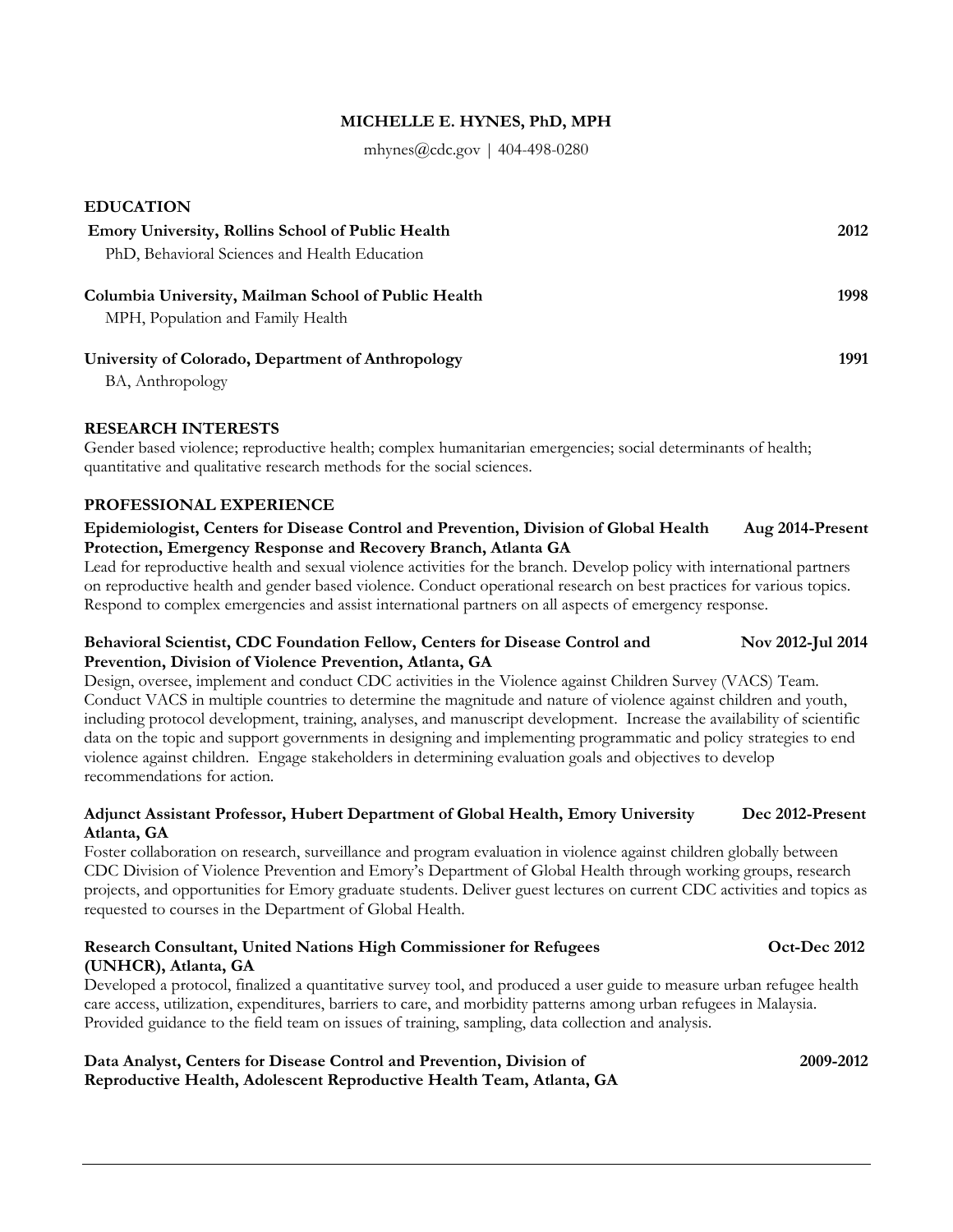Provided analysis of quantitative and qualitative evaluation data to inform ongoing efforts to reduce teen pregnancy. Contributed to the production of summary reports and manuscripts for dissemination, presentation, and publication.

## **Research Consultant, United Nations High Commissioner for Refugees (UNHCR), 2010-2012 Atlanta, GA**

Analyzed data from new UNHCR Maternal Death Review Reports in order to assess avoidable factors, contributing conditions, and underlying causes of maternal deaths. Made recommendations for revisions of forms, processes of death reviews, and programmatic responses. Produced literature review, final report, and published manuscript.

### **Research Consultant, Reproductive Health Access, Information, and Services May-Aug 2007 (RAISE) Initiative, Darfur, Sudan**

Trained two survey teams to implement a reproductive health survey at two sites in Darfur, Sudan. Developed sampling strategy, supervised pilot testing and initial data collection and entry for both teams.

## **Epidemiologist, Centers for Disease Control and Prevention, Division of 1999-2006 Reproductive Health, Refugee Reproductive Health Team, Atlanta, GA**

Coordinated Refugee Reproductive Health Team activities. Designed and conducted collaborative epidemiological studies on sexual and reproductive health and violence against women in conflict-affected populations. Examined risk and protective factors, assessed program services, and identified and prioritized interventions to improve health outcomes. Developed new research methods and tools to measure reproductive health and gender-based violence outcomes in post-conflict settings. Participated in various inter-agency working groups to develop guidelines and research priorities in the field. Supervised six employees as the acting team leader for Services Management, Research & Translation Team (SMART) for 6 months. Served as a scientific consultant with other governmental and nongovernmental humanitarian agencies.

## **Reproductive Health Program Assistant, International Rescue Committee, 1998-1999 New York, NY**

Wrote grants and identified new funding sources for reproductive health programs. Provided technical and research support for field staff. Assisted in writing and compiling annual reports to donors. Worked on special projects with reproductive health program officer.

# **Health Educator, New York Medical Group, New York, NY 1996-1997**

Collaborated with the Director of the OB/GYN Department in developing a high-risk obstetrics program. Conducted medical chart reviews, health education sessions, and provided outreach to patients in the areas of childhood immunizations, asthma management, breast cancer detection, diabetes prevention and control, and smoking cessation. Created and maintained clinic database related to patient care, quality control and assurance, and personnel management; assisted with medical audits.

# **Reproductive Health Field Coordinator, Peace Corps, Guinea, West Africa 1992-1995**

Collaborated with national and international NGOs to provide training to local and refugee populations on reproductive health issues, including a workshop on the use of traditional arts as a medium for public health communication. Developed and implemented an adolescent touring theatrical production on issues of safe sex, family planning, violence in relationships, and STI/HIV prevention as a Population Services International (PSI) field coordinator. Supervised and assisted PSI field agents in various family planning and HIV/STI prevention campaigns and training. Established PSI reproductive health peer education youth groups throughout the region.

# **PEER-REVIEWED PUBLICATIONS**

Hynes, M, L. DePadilla, F. McCarty, et al. (in press)."Women's Resource Advantage and Intimate Partner Violence among Couples in Colombia". Violence Against Women.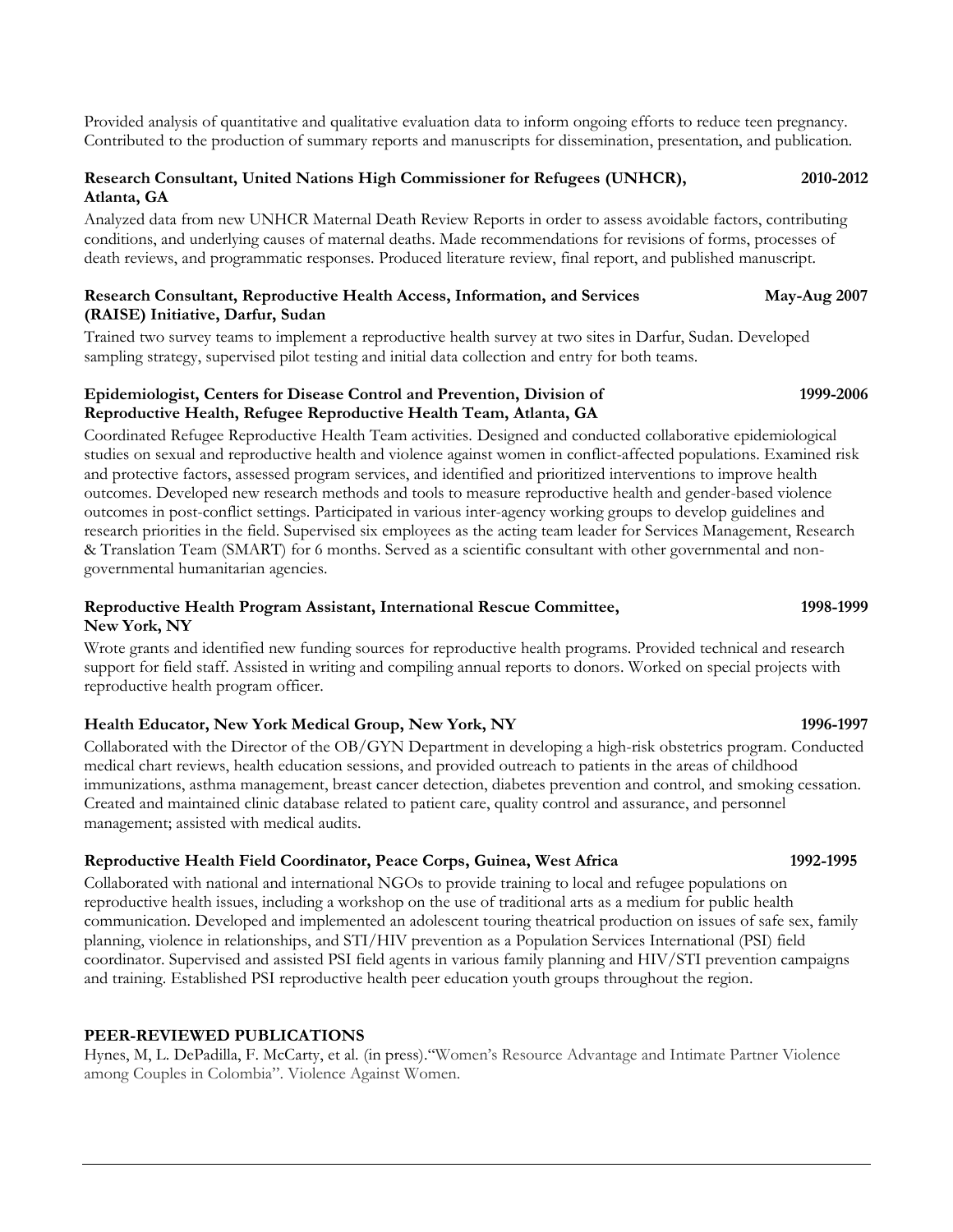Hynes, M., C. Sterk, S. Patel, et al. (in press). "Displacement, Gender Role Transitions, and Intimate Partner Violence: A Qualitative Study in Cartagena, Colombia". Global Public Health.

Patel, S., M. Hennink, M. Hynes, et. al. (in press). "Pathways that Protect Against and Influence Sexual Risk among HIV Serodiscordant Couples in Gujarat, India: Results from the Positive Jeevan Saathi Study". AIDS and Behavior.

Hynes, M., O. Sakani, P. Spiegel, et al. (2012). "A Study of Maternal Mortality in 10 Large Refugee Camps, 2008- 2010." Int Perspect Sex Reprod Health, 38(4).

Yount K., N. Halim, M. Hynes, et al. (2011). "Response Effects to Attitudinal Questions about Domestic Violence against Women: A Comparative Perspective." Social Science Research, 40(3):873-884.

Kim A., F. Malele, R. Kaiser, et al. (2009). "HIV Infection among Internally Displaced Women and Women Residing in River Populations along the Congo River, Democratic Republic of Congo." AIDS and Behavior, 13(5), 914-920.

Painter J.E., C.P. Borba, M. Hynes, et al. (2008). "The use of theory in health behavior research from 2000 to 2005: a systematic review." Ann. Behav. Med, 35:358–62.

Hynes M., J. Ward, K. Robertson, et al. (2004). "A Determination of the Prevalence of Gender Based Violence among Conflict-Affected Populations in East Timor." Disasters, 28(3): 294-321.

Hynes M., P. Spiegel, M. Sheik, et al. (2002). "Reproductive Health Indicators and Outcomes among Displaced Persons in Post-emergency Phase Camps." JAMA, 288(5):595-603.

Goodyear L. and M. Hynes (2001). "Integrating Reproductive Health into Emergency Response Assessments and Primary Health Care Programs." Prehospital & Disaster Medicine, 16(4):223-30.

Hynes M. and B. Lopes-Cardozo (2000). "Sexual Violence against Women in Refugee Settings." Journal of Women's Health and Gender-Based Medicine, 9(8): 819-23.

#### **OTHER PUBLICATIONS**

Measure Evaluation (2008). "Violence against Women And Girls: A Compendium of Monitoring and Evaluation Indicators". Available at http://www.prb.org/igwg\_media/violenceagainstwomen.pdf.

U.S. Centers for Disease Control and Prevention (2007). "Reproductive Health Assessment Toolkit for Conflict-Affected Women". Available at:<http://www.cdc.gov/reproductivehealth/Global/PDFs/ToolkitPortfolio.pdf>

Reproductive Health Response in Conflict Consortium (2004). "Gender-based Violence Tools Manual: For Assessment & Program Design, Monitoring & Evaluation". Available at: [http://www.rhrc.org/resources/gbv/gbv\\_tools/manual\\_toc.html](http://www.rhrc.org/resources/gbv/gbv_tools/manual_toc.html)

## **SELECTED PRESENTATIONS**

Hynes, M., C. Sterk, S. Patel, et al. (27-31 October 2012). Displacement, Gender Role Transitions, and Intimate Partner Violence: A Qualitative Study in Cartagena, Colombia. Paper presented at the 140<sup>th</sup> Annual Meeting of American Public Health Association, San Francisco.

Hynes, M., S. De Jesus, F. McCarty, K. Thompson, and M. Zotti (18-20 June, 2008). Mental Distress and Intimate Partner Violence Outside of Bogotá, Colombia. Poster presented at the Reproductive Health in Emergencies Conference in Kampala, Uganda.

Hynes, M. (29 Nov-1 Dec 2006). Sexual Violence Research in Conflict-Affected Populations: Methods and Ethical Considerations. Paper presented at the World Health Organization Meeting: Consultation on Ethical, Safety and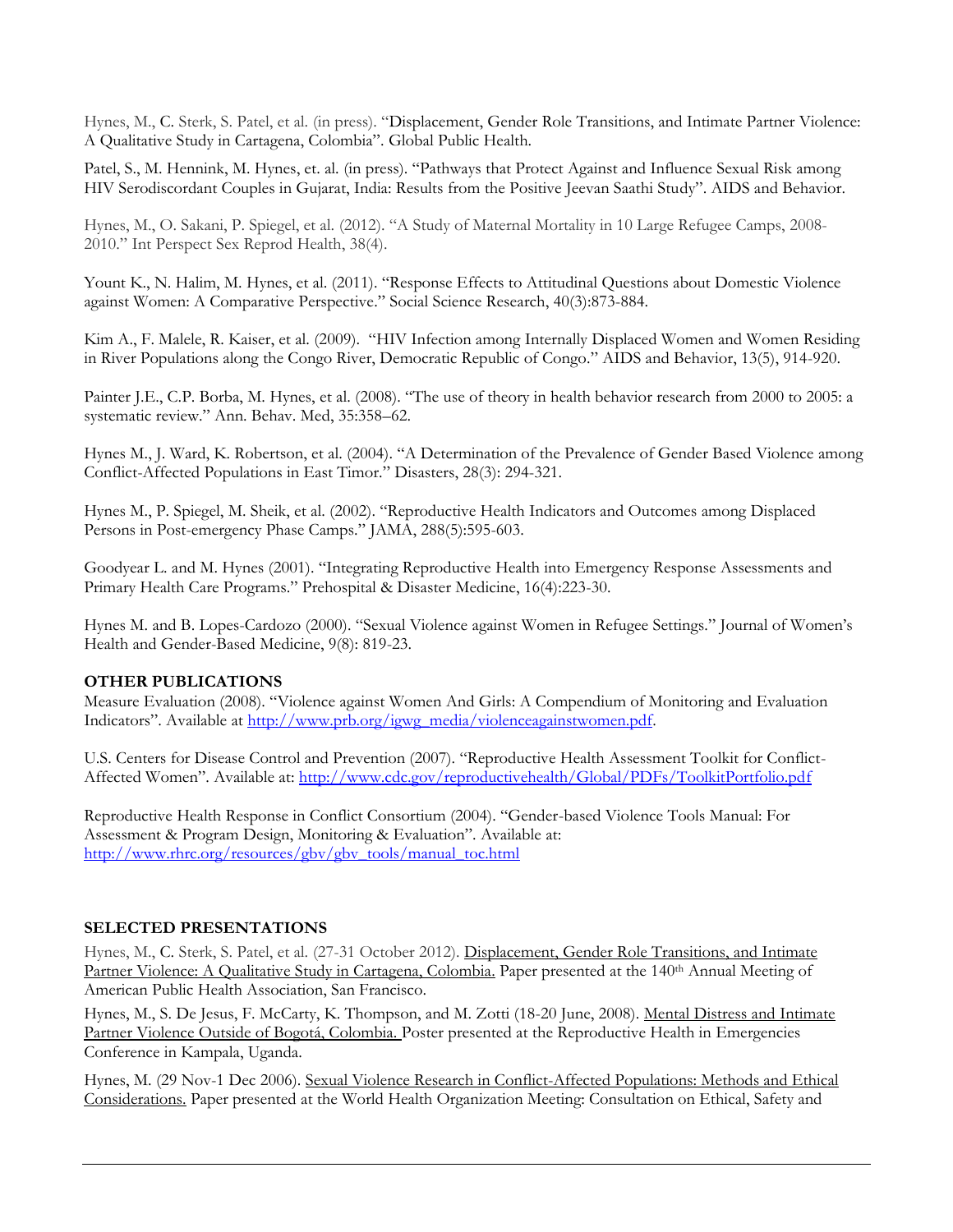Methodological Issues in Researching, Monitoring, and Documenting Sexual Violence in Emergencies. Geneva.

Hynes, M. (December 2005). Demographic, Epidemiological, and Population-Based Approaches to Sexual Violence and Exploitation Surveillance. Paper presented at the Social Science Research Council: Technical Consultation on Methods and Systems for the Assessment and Monitoring of Sexual Violence and Exploitation in Conflict Situations. New York, NY.

Balaban V., M. Hynes, and J. Ward (November 2004). Psychological Impact of Violence against Women in Post-Conflict Societies: East Timor and Kosovo. Paper presented at the International Society for Traumatic Stress Studies Annual Meeting. New Orleans, LA.

Hynes M., J. Ward, K. Robertson, and C. Crouse (October 2003). Field Test of a Gender-based Violence Survey in East Timor and Kosovo: Lessons Learned. Paper presented at The Refugee Reproductive Health Consortium Conference. Brussels, Belgium.

Tomczyk, B., T. Khan, M. Sultana, M. Hynes, H. Wilson, and M.K. Larson (October 2001). Results of a Reproductive Health Survey among Afghan Refugee Women, Pakistan, 2000. Paper presented at the 129<sup>th</sup> Annual Meeting of American Public Health Association. Denver, CO.

Hynes M., J. Ward, K. Robertson, and C. Crouse (May 2001). Reproductive Health Outcomes of Displaced Populations. Paper presented at The Global Health Conference. Washington DC.

Hynes M., P. Spiegel, M. Sheik, and H. Wilson (December 2000). Reproductive Health Indicators of Displaced Populations in Post-Emergency Camps. Paper presented at The Refugee Reproductive Health Consortium Conference. Washington DC.

## **TEACHING EXPERIENCE**

### **Graduate courses**

### **Hubert Department of Global Health, Emory University**

### **Instructor, Global Complex Humanitarian Emergencies Certificate Program Ongoing**

Provides students with the knowledge and skills to work in complex humanitarian emergencies through a series of courses covering global health, development, and security issues.

#### **Department of Behavioral Sciences, Emory University**

## **Instructor, MPH Thesis Protocol Workshop** Fall 2008

Provides students with the knowledge and skills to apply develop and refine research questions, conduct a literature review that critiques the literature and public health knowledge base, select a theory or organizing framework, formulate a plan for data collection for a thesis project, and develop a project abstract

## **Co-instructor and co-course developer, Quantitative Analysis Spring 2007**

Provides the student with the skills necessary to identify and analytically investigate research questions from existing databases and to create new databases; students learn how to present data and report results

## **Teaching Assistant, Theory in Behavioral Science and Health Education Fall 2007**

Introduces the basic principles and functional areas of health promotion and education; describes prevalent educational and psychological theories of learning and behavior change used by health educators in a variety of work settings

#### **SERVICE**

Invited member of a working group to developed Violence Against Women and Girls: A Compendium of Monitoring and Evaluation Indicators. Measure Evaluation, 2008.